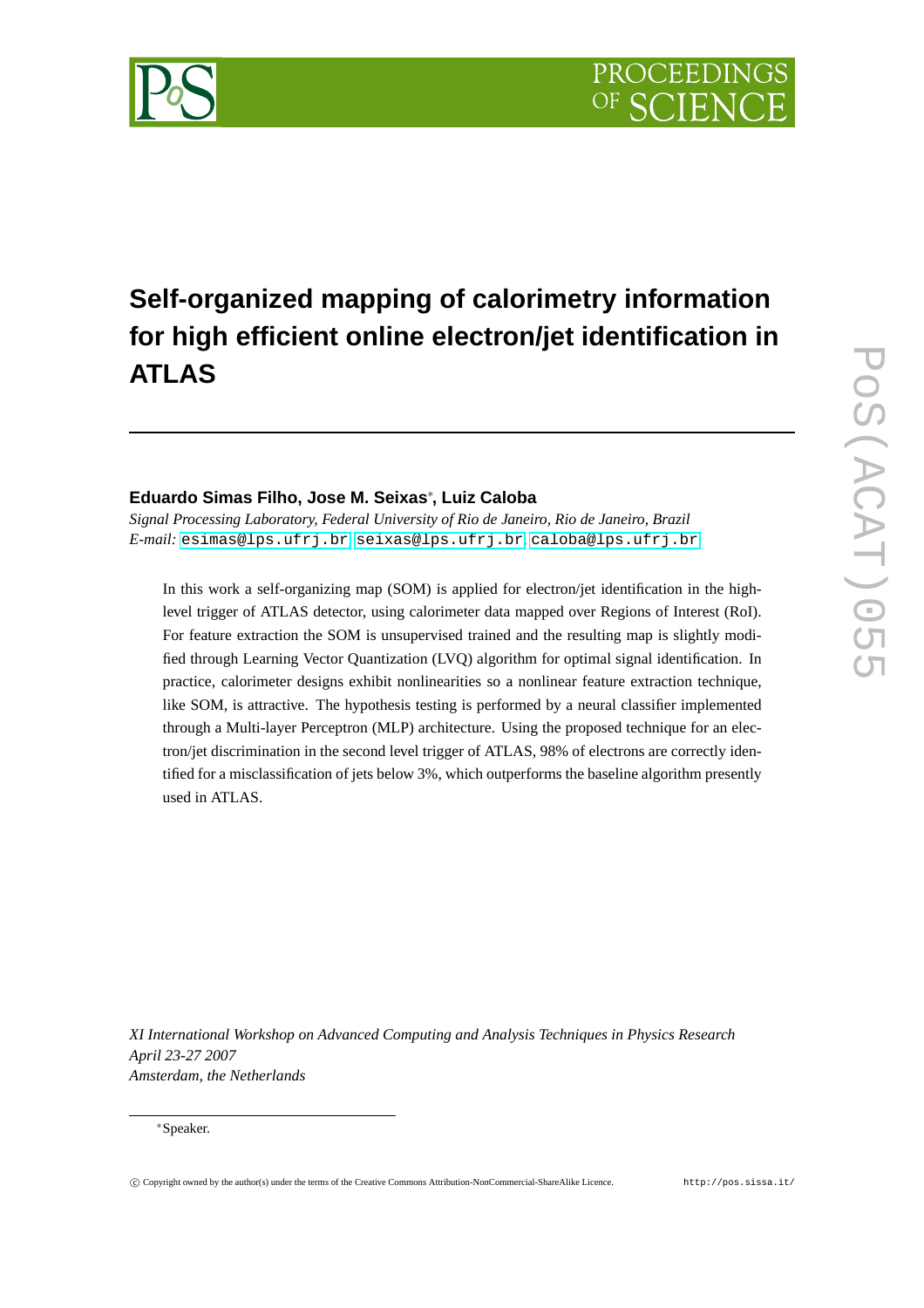#### **1. Introduction**

The Large Hadron Collider (LHC) is under construction at CERN [\[1\]](#page-11-0), and will be colliding bunches of protons at every 25*ns* by the year of 2008. In order to search for the Higgs particle and other new phenomena a new energy range will be explored by LHC. When operating at full capacity (with a luminosity of 10<sup>34</sup> *cm*<sup>−2</sup>s<sup>−1</sup>) LHC will produce 40 × 10<sup>6</sup> events/s. The total detector information per second will be near 60 *T bytes* (1,5 *MB*/event). Considering this amount of data, the filtering procedure must be performed online, under short latency times. Despite the very high event rate, the interesting channels will rarely occur, so that the design of an efficient triggering system is very important to guarantee that valuable information will not be lost.



**Figure 1:** The ATLAS detector diagram.

Placed at one of the LHC collision points, the ATLAS detector has a cylindric format with the LHC tunnel as central axis [\[2\]](#page-11-0). One important information that guides the particle identification process is the energy deposition profile measured at the calorimeters. As illustrated in Figure 1, the ATLAS calorimeter system is split into electromagnetic (e.m.) and hadronic sections and has seven layers, four e.m. and three hadronic. The granularity, varies for the different calorimeter layers, see Table [1.](#page-2-0) The pseudo-rapidity ( $\eta = -\log \tan(\theta/2)$ , where  $\theta = \arctan(x/z)$ ) and azimuthal angle  $(\phi = \arctan(x/y))$  are components of the ATLAS coordinates system, as illustrated in Figure [2.](#page-2-0)

The ATLAS online trigger system has three sequential filtering levels as shown in Figure [3,](#page-3-0) the complete event data is available until an accept/reject decision is made. The detector information is obtained from the calorimeters, muon chambers and tracking (inner detector) systems (see Figure 1). The first-level (LVL1) receives the full LHC event rate and shall reduce it to 75*kHz*. The decision must be taken in less than 2.5µ*s*. Calorimeter data with reduced granularity and hardware implementation are used in LVL1 fast decision taking process. The High-Level Trigger (HLT),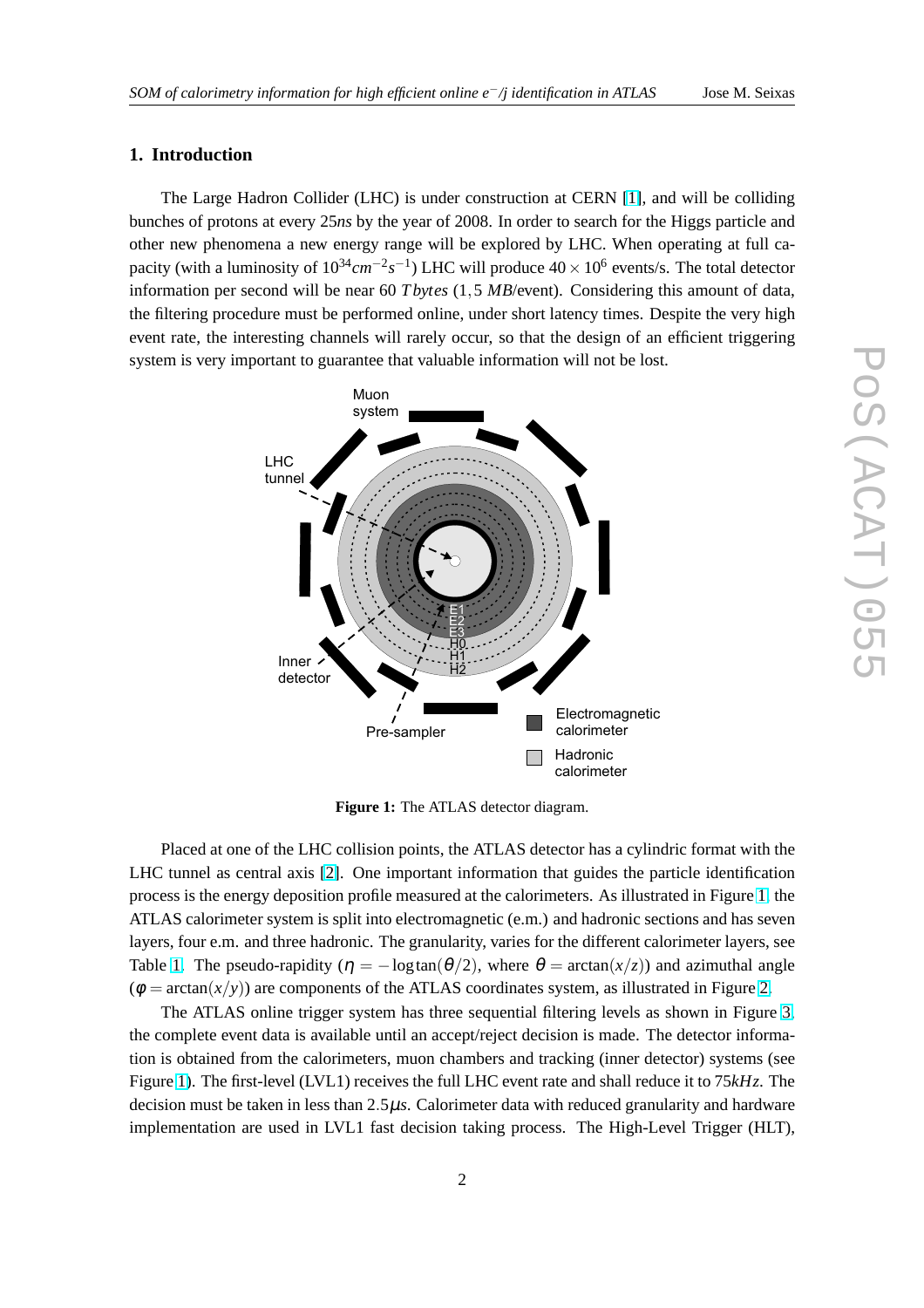<span id="page-2-0"></span>

| <b>PRESAMPLER</b>                                | <b>Barrel</b>        | <b>Endcap</b>                           |  |
|--------------------------------------------------|----------------------|-----------------------------------------|--|
| Granularity ( $\Delta \eta \times \Delta \phi$ ) | $0,025 \times 0,1$   | $0,025 \times 0,1$                      |  |
| <b>ELECTROMAGNETIC</b>                           | <b>Barrel</b>        | <b>Endcap</b>                           |  |
| Granularity ( $\Delta \eta \times \Delta \phi$ ) |                      |                                         |  |
| Layer 1                                          | $0,003 \times 0,1$   | $0,003 \times 0,1$ a $0,1 \times 0,1$   |  |
| Layer 2                                          | $0,025 \times 0,025$ | $0,025 \times 0,025$ a $0,1 \times 0,1$ |  |
| Layer 3                                          | $0,05 \times 0,025$  | $0,05 \times 0,025$                     |  |
| <b>HADRONIC</b>                                  | <b>Barrel</b>        | <b>Extended barrel</b>                  |  |
| Granularity ( $\Delta \eta \times \Delta \phi$ ) |                      |                                         |  |
| Layers 1 e 2                                     | $0, 1 \times 0, 1$   | $0, 1 \times 0, 1$                      |  |
| Layer 3                                          | $0, 2 \times 0, 1$   | $0, 2 \times 0, 1$                      |  |

**Table 1:** Different granularity of the calorimeter layers [\[2\]](#page-11-0).



Figure 2: ATLAS coordinates system [\[3\]](#page-11-0).

which comprises both the second-level (LVL2) and the event filter (third-level), receives from the first-level the primary location of regions in the detector where interesting information was identified. These detector regions are known as Regions of Interest (RoI). The HLT is implemented in software, processed in parallel by thousands of PCs, and must reduce the event rate to 100 *Hz*. The overall processing time is about one second and LVL2 latency shall not exceed 10ms.

Among interesting objects for LHC, the most frequent for searching the Higgs particle are electrons, photons and muons [\[2\]](#page-11-0). Electrons are immerse in an intense background noise of jets. In terms of calorimetry, jets that arrive to the LVL2 trigger tend to fake electron signatures (highly concentrated energy deposition profiles in the e.m. section and almost no energy left in the hadronic calorimeter). Therefore, the electron/jet channel is very important for the detector overall performance.

As proposed on [\[5\]](#page-12-0), here the calorimeter RoI data are pre-processed and formatted into concentric rings before being used for particle identification. As illustrated on Figure [4,](#page-3-0) at each calorimeter layer, the most energetic cell is defined as the first ring, and the following rings are formed around this cell, making the classification procedure independent of the impact point. The energy measure-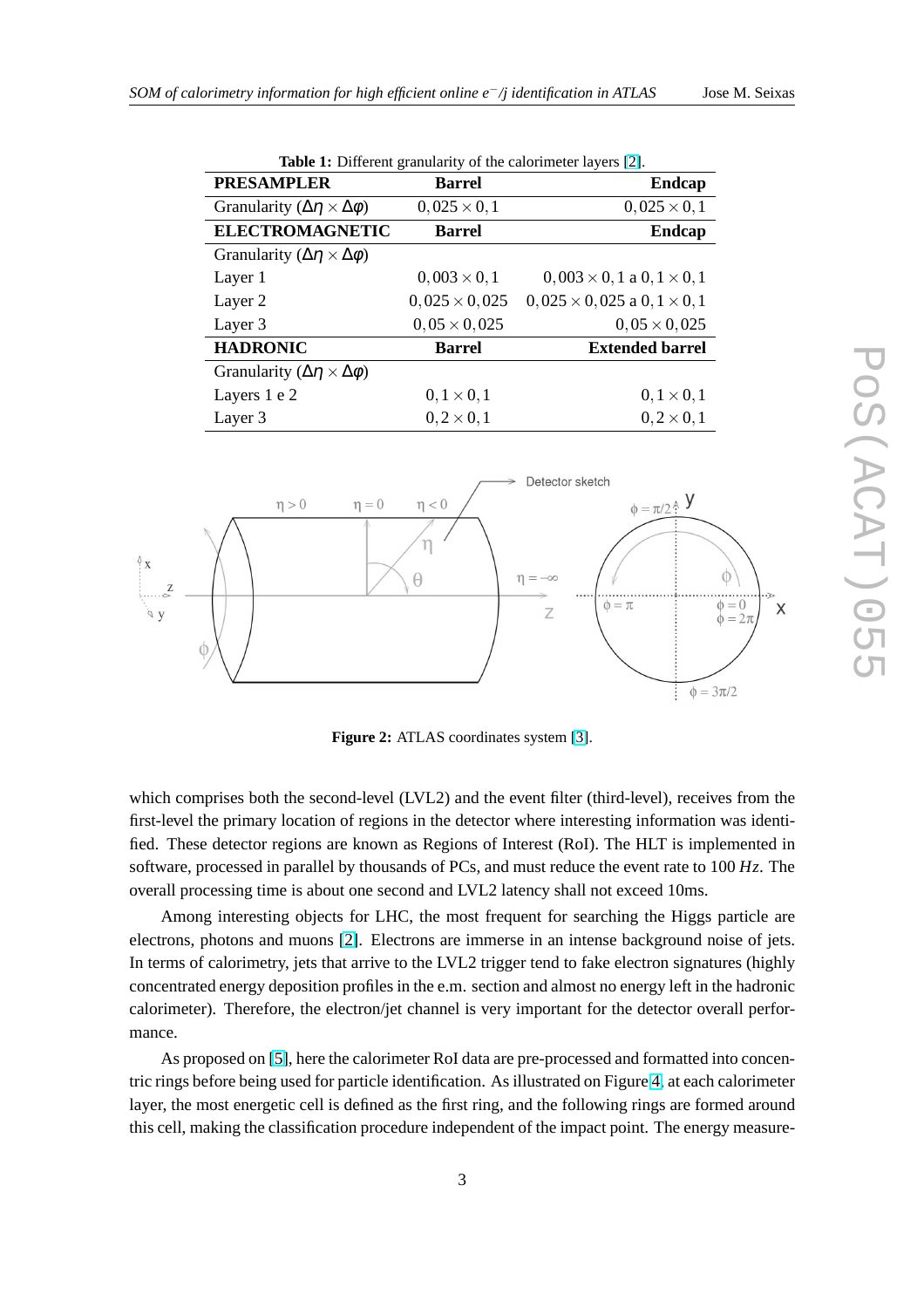<span id="page-3-0"></span>

**Figure 3:** ATLAS trigger system architecture, extracted from [\[4\]](#page-12-0).

ments that fells belonging to each ring are summed up and normalized. Examples of ring formatted signals for typical electron and jet are illustrated on Figures [5](#page-4-0) and [6,](#page-4-0) the calorimeter layers are limited by vertical dotted lines. For each event, the RoI size may vary, but for particle discrimination purposes a fixed size  $0.4 \times 0.4$  area in the  $\eta \times \phi$  plane carries enough physics. Considering this fixed RoI, the ring formatted signals comprise 100 components.



**Figure 4:** Ring formatting of RoI cells.

This paper proposes a new particle discrimination strategy for ATLAS calorimeter based trigger. For feature extraction, a Self-organizing Map (SOM) [\[6\]](#page-12-0) is applied. The topologically organized mapping is further adjusted through a Learning Vector Quantization (LVQ) [\[7\]](#page-12-0): a vector basis is formed by the neuron weights, and the LVQ algorithm uses the target information to move these vectors to new positions, maximizing the classification performance. After the feature extraction procedure, a neural classifier, through a Multi-layer Perceptron (MLP) architecture [\[8\]](#page-12-0), performs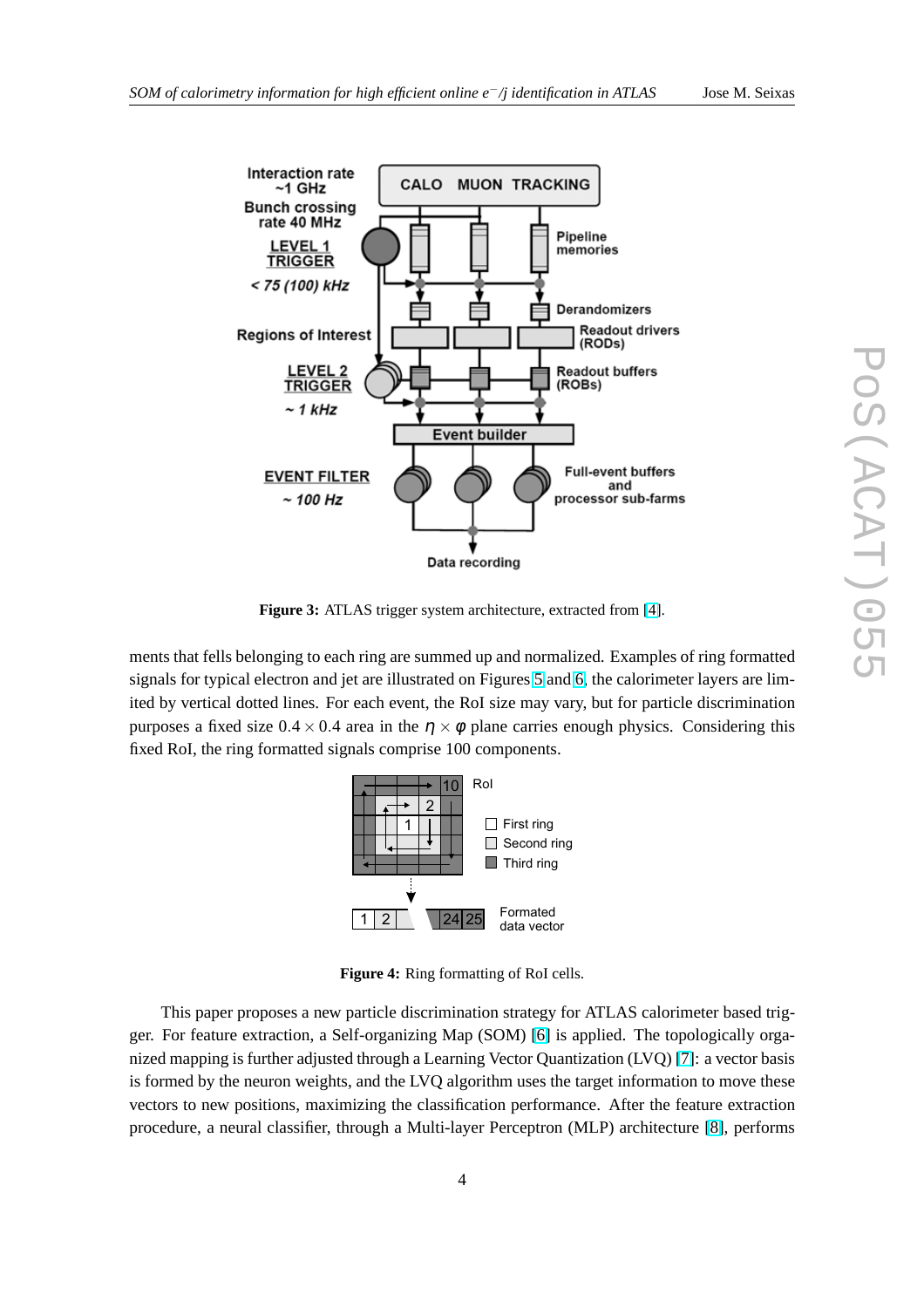<span id="page-4-0"></span>

**Figure 5:** Ring formatted signals for typical electron, E*<sup>i</sup>* represents an e.m. layer.



**Figure 6:** Ring formatted signals for typical jet, E*<sup>i</sup>* represents an e.m. layer.

the hypothesis testing using as input information the mapping obtained by the SOM network after LVQ adjustment. The algorithm overall processing time cannot exceed the limitations imposed for the HLT.

On a previous work [\[5\]](#page-12-0), a neural classifier was applied directly to the ring formatted signals and good results were obtained on electron/jet classification. On the present work, using the SOM feature extraction a considerable improvement on the discrimination performance was achieved, with a small increase on the computational cost.

#### **2. Feature extraction**

A method that combines unsupervised and supervised training routines was applied for feature extraction on the ring formatted calorimeter signals. Self Organized Maps were trained without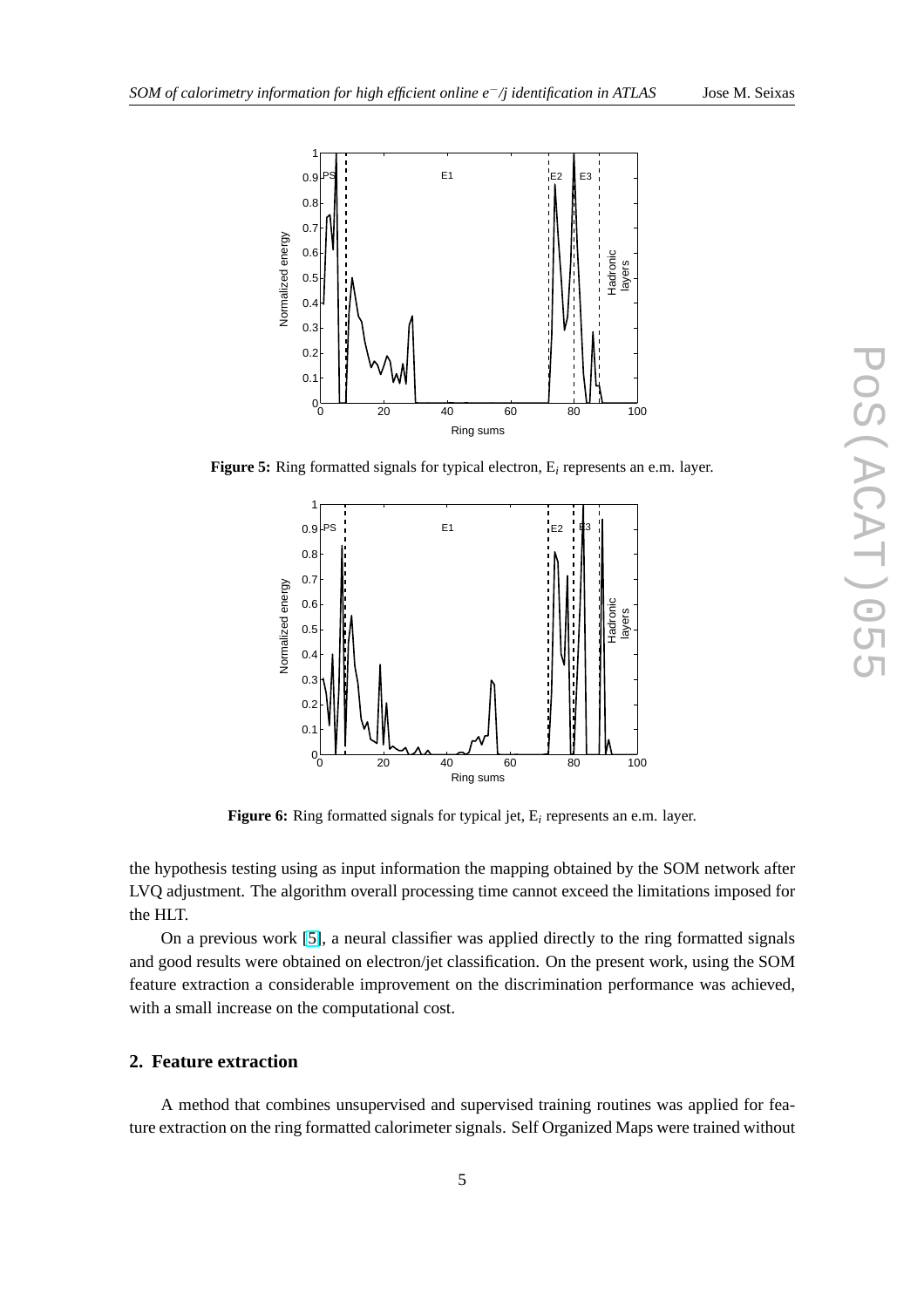knowledge of the particle type and further adjusted, on a supervised way, through the Learning Vector Quantization algorithm. A MLP classifier uses the LVQ adjusted mapping to perform particle discrimination. Figure 7 describes the proposed technique.



**Figure 7:** Proposed procedure for particle discrimination.

#### **2.1 Self organizing maps**

The Self Organizing Map is an unsupervised trained neural network that realizes a topological organization of the input data set. The SOM were first proposed by Teuvo Kohonen in 1982 [\[6\]](#page-12-0), and transforms a k-dimensional continuous input space into a discrete characteristics map (generally bidimensional). Each neuron of the map is fully connected to all inputs. SOM compacts information while preserving topological relations of the input data set. SOM networks are widely applied on different signal processing tasks like fault diagnosis, computer vision, statistical pattern recognition, speech processing, noise cancelation [\[9\]](#page-12-0) and nonlinear independent component analysis [\[10,](#page-12-0) [11\]](#page-12-0).

Basically three processes are involved in the SOM training phase: competition (for each input vector there is only one activated neuron), cooperation (the winner neuron determines a neighborhood of excited neurons) and adaption (the map weights are adjusted to reenforce the winner neuron response to a given input pattern) [\[8\]](#page-12-0).

The inputs are fully connected to each neuron, and the map weights are calculated iteratively through:

$$
w_j(n+1) = w_j(n) + \eta(n)h_{ij}(n)(x(n) - w_j(n))
$$
\n(2.1)

where  $\eta(n)$  is the learning rate and  $h_{ij}(n)$  the neighborhood function, which is defined as:

$$
h_{ij}(n) = \exp(-d_{ij}^2/2\sigma^2(n))
$$
\n(2.2)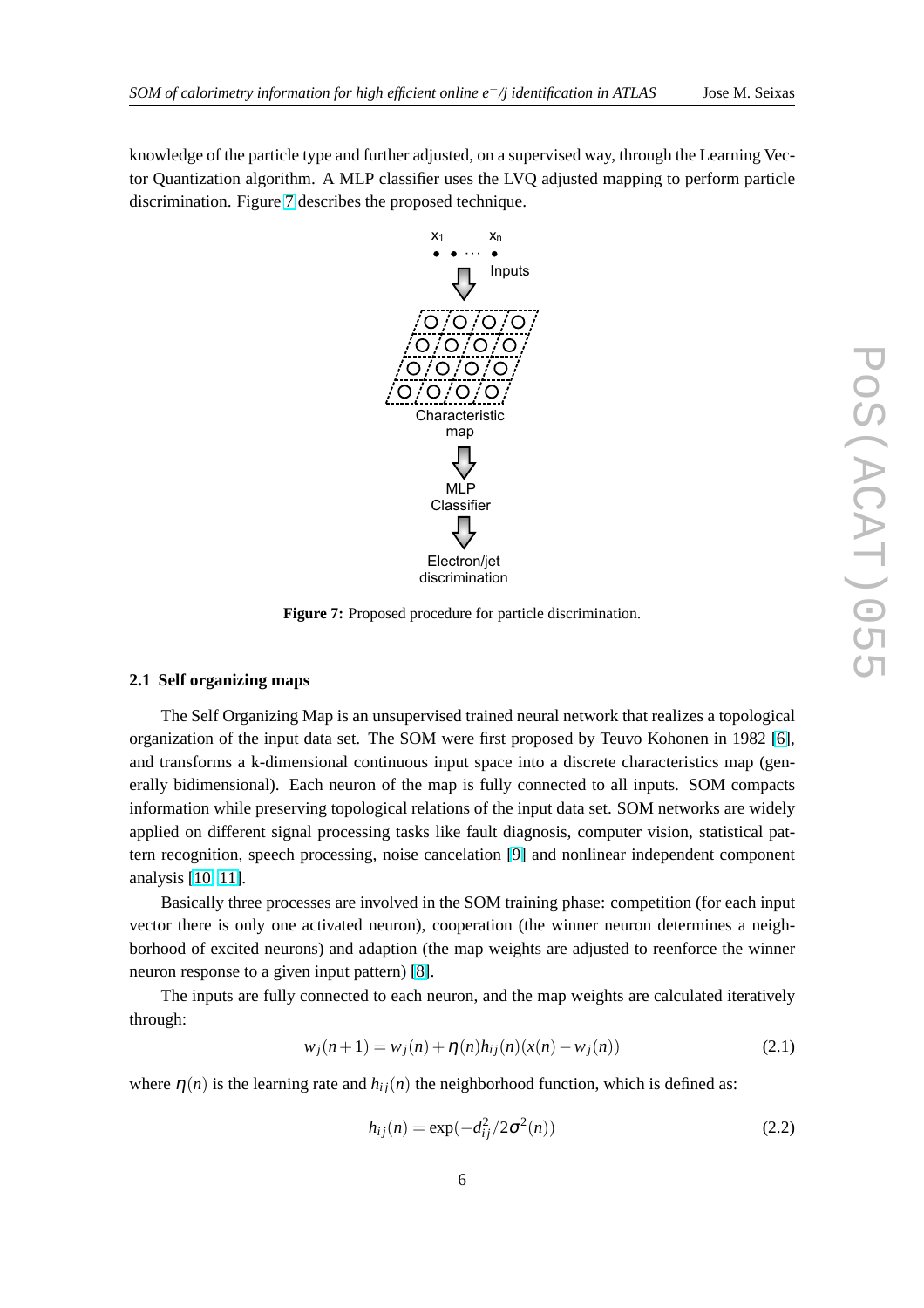<span id="page-6-0"></span>After the training procedure has converged, the network outputs are obtained for each neuron *i* through equation 2.3:

$$
u_i = \mathbf{x}^T \mathbf{w}_i \tag{2.3}
$$

where  $w_i$  is a vector formed by the weights  $w_{ij}$  that connect the input  $x_j$  to the neuron *i*. Self organizing maps belong to a class of algorithms of vector quantization, searching for a fixed number of vectors (or code-words) that better describe the input data set. The vectors **w***<sup>i</sup>* form the SOM code-book for the input data set.

For a specific input vector  $\mathbf{x}_a$ , the highest value of *u* is obtained for the neuron *i* that minimizes the distance  $|\mathbf{x}_a - \mathbf{w}_i|$  [\[12\]](#page-12-0), in other words,  $\mathbf{w}_i$  is the code-word closest to  $\mathbf{x}_a$ .

If a winner-takes-all operation of the SOM is preferred, the outputs may now be defined as:

$$
y_i = 1, u_i > u_j \forall j \neq i
$$
  
\n
$$
y_i = 0, \quad \text{other case}
$$
 (2.4)

Considering equation 2.4, the input vector  $\mathbf{x}_a$  is mapped into the SOM neuron that better describes it. As the map is topologically ordered, similar input patterns are mapped into neighbor regions.

When applied to classification problems, it is expected that the SOM concentrates the different inputs in opposite sides of the map, facilitating the hypothesis testing procedure.

#### **2.2 Learning vector quantization**

Vector quantization (VQ) is a coding technique in which a input data set is mapped into a finite group of representative vectors. [\[13\]](#page-12-0). The k-dimensional input space is divided into a finite number of regions and the quantizer maps  $\mathbb{R}^k$  into a finite subset *Y* of  $\mathbb{R}^k$ :

$$
Q: \mathbb{R}^k \to \mathbf{Y} \tag{2.5}
$$

where  $Y = \{y_1, y_2, ..., y_k\}$  is the code-book. For each code-word  $y_i$  there is a partition  $R_i$  of the input space that satisfies:

$$
R_i = Q^{-1}(\mathbf{y_i}) = {\mathbf{x} \in \mathbb{R}^k : Q(\mathbf{x}) = \mathbf{y_i}}
$$
\n(2.6)

$$
\bigcup_{i=1}^{N} R_i = \mathbb{R}^k, R_i \bigcap R_j = 0, i \neq j \tag{2.7}
$$

When a quantizer presents minimal distortion it is called **Voronoi quantizer**. In this case the input space is partitioned according to the nearest neighbor (NN) rule, and its partitions are denominated Voronoi cells [\[14\]](#page-12-0).

The code-words (or Voronoi vectors) can be approximately estimated by the SOM through unsupervised learning procedure and the code-book is formed by the synaptic weights. For classification purposes, the Learning Vector Quantization (LVQ) algorithm [\[7\]](#page-12-0) can be used to improve the discrimination performance. Through a supervised procedure (using target information), LVQ slightly adjusts the code-words location (obtained by the SOM) to improve the map clustering.

The LVQ algorithm, as formulated on [\[7\]](#page-12-0), selects randomly a input vector **x** and verifies whether or not its class type  $\mathcal{C}_{\mathbf{x}_i}$  is the same as the one the Voronoi vector  $\mathbf{w}_c$  belongs to. In case both classes are the same, **w<sup>c</sup>** is moved towards **x**: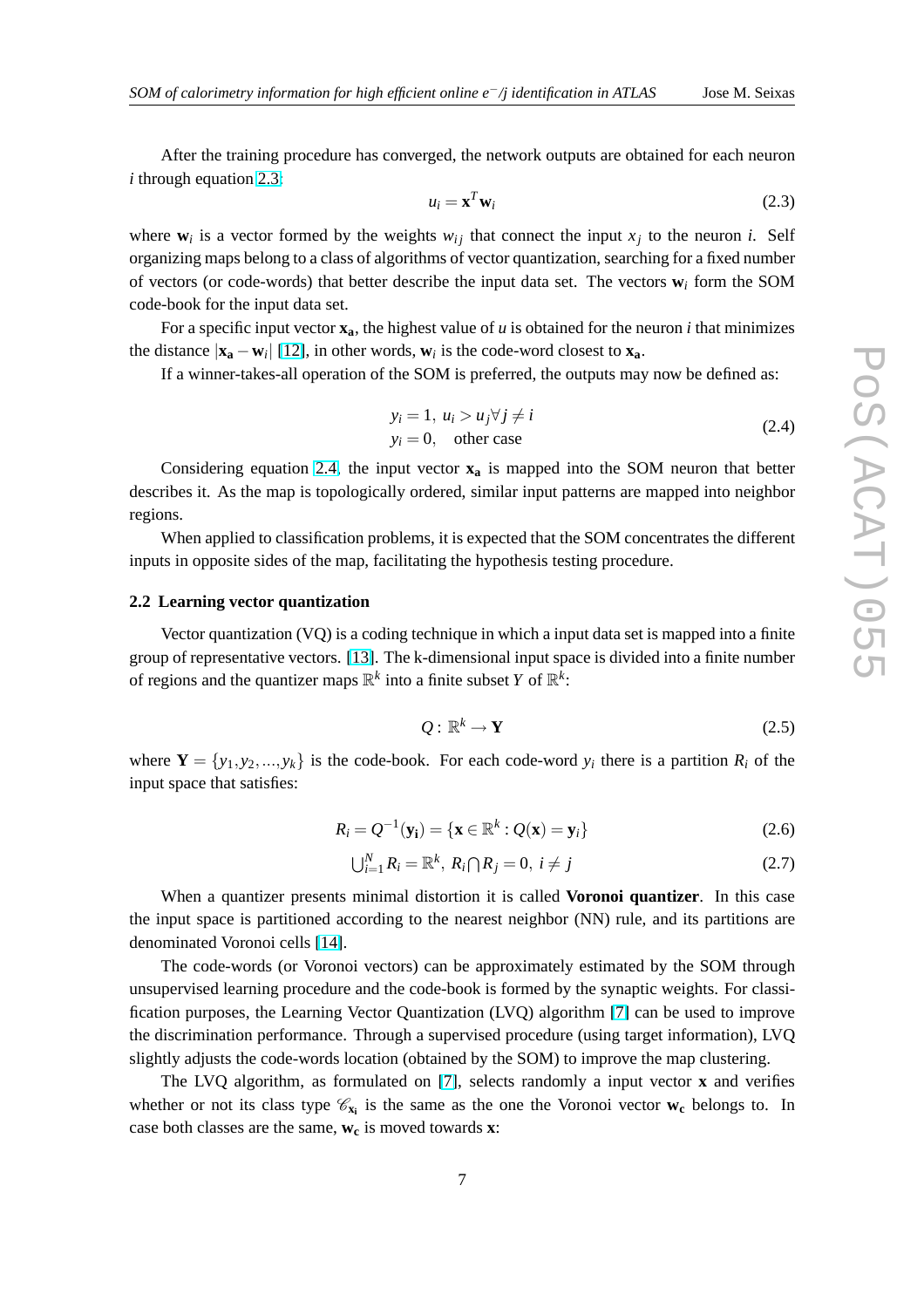$$
\mathscr{C}_{\mathbf{w_c}} = \mathscr{C}_{\mathbf{x_i}} \to \mathbf{w_c}(n+1) = \mathbf{w_c}(n) + \alpha[\mathbf{x} - \mathbf{w_c}(n)]
$$
\n(2.8)

<span id="page-7-0"></span>where  $\alpha$  is the learning rate ( $0 < \alpha < 1$ ). Otherwise,  $w_c$  is moved away from **x**:

$$
\mathscr{C}_{\mathbf{w_c}} \neq \mathscr{C}_{\mathbf{x_i}} \to \mathbf{w_c}(n+1) = \mathbf{w_c}(n) - \alpha[\mathbf{x} - \mathbf{w_c}(n)] \tag{2.9}
$$

Some examples of LVQ application for signal compaction and classification can be found in [\[7,](#page-12-0) [15\]](#page-12-0).

#### **3. Hypothesis testing**

The map outputs, after LVQ adjustment, were used to feed a Multi-layer Perceptron (MLP) neural classifier [\[8\]](#page-12-0), trained through the resilient back-propagation (RPROP) algorithm [\[16\]](#page-12-0). The network used a single hidden layer and one neuron in the output. The number of hidden neurons was chosen after testing exhaustively the discrimination performance of each network. A network with four hidden neurons presented better results and was used for the obtained maps.

The particle discrimination process should be energy independent, so an energy normalization was performed on input vectors. Here, data were normalized in a segmented way during the ring formatting procedure.

### **4. Results**



**Figure 8:** Examples of (a) classes probability distribution and respective (b) ROC curve.

The Receiver Operating Characteristic (ROC) and the SP product were both used as figures of merit of the particle discrimination performance. Considering a binary decision problem, where the classes distribution are shown in Figure 8(a), the respective ROC curve [\[17\]](#page-12-0) (see Figure 8(b)) illustrates how both the detection  $(P_D)$  and false alarm  $(P_F)$  probabilities vary as the decision threshold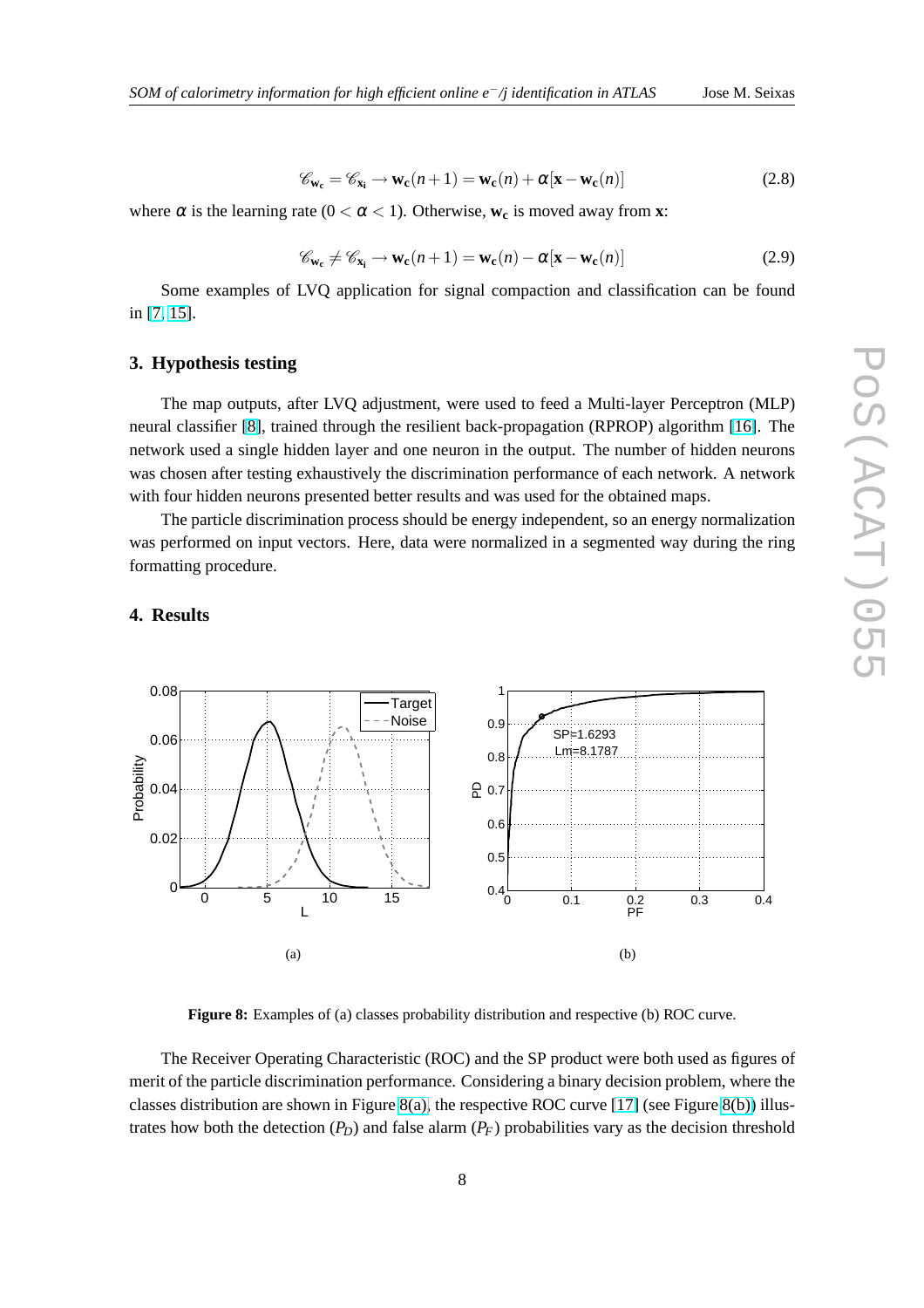(L) changes. For the problem illustrated in Figure [8\(a\),](#page-7-0) if the probability distribution function of the target class is defined as:  $P_T(L)$ , then  $PD = \int_{-\infty}^{L_m} P_T(L) dL$ , and  $PF = \int_{L_m}^{L_m} P_T(L) dL$  $\int_{L_m}^{\infty} P_T(L) dL$ , where  $L_m$  is the chosen threshold.

In our particular problem, electron signature represents the target signal to be detected and jet corresponds to false alarm. As the interesting events are very rare at LHC, high *P<sup>D</sup>* is desired for the online triggering operation. Low  $P_F$  is also essential for the classifier design, as the huge background noise has to be rejected, as much as possible, to allow offline data analysis on clean data.

The SP product is defined as [\[5\]](#page-12-0):

$$
(Ef_e + Ef_j) \times (Ef_e \times Ef_j)
$$
\n(4.1)

where  $Ef_e$  is the detection efficiency for electrons and  $Ef_j$  is the corresponding efficiency for jets. The maximum SP is 2, when  $Ef_e = Ef_i = 1$ , and to obtain high SP values the efficiencies of both classes must be close to 1. As the SP collapses for either low  $P_D$  or high  $P_F$  (low  $Ef_j$ ), this figure of merit is valuable for our application. The maximum SP ( $SP \approx 1.63$ ) an the respective threshold value ( $L_m \approx 8.18$ ) for the classes of Figure [8\(a\)](#page-7-0) are shown in Figure [8\(b\).](#page-7-0)

The database used in this work, which comprises 22581 electron and 7509 jet signatures, was obtained trough Monte Carlo simulation for proton-proton collisions. The detector characteristics and the first level trigger effects were considered during the simulations [\[2\]](#page-11-0).





The database was divided, in approximately equal parts, into training and testing sets. The training set was used to develop and train the algorithms, and the testing events were applied to verify the proposed method performance. Two maps (6x10 and 8x10 neurons) were tested. Considering a winner-takes-all operation of the SOM (see equation [2.4\)](#page-6-0), as illustrated on Figure 9 (for the 6x10 map), the SOM was able to concentrate the particle types on opposite sides of the map, and moreover, the electron signatures projections are confined in a thinner region. The  $8 \times 10$ map showed similar behavior.

Using the LVQ algorithm to further adjust the map weights, by means of supervised training, the SOM outputs were shifted towards the map edges (see Figure [10\)](#page-9-0). Therefore the border between the mapped regions assigned to electrons and jets was reduced as a result of LVQ.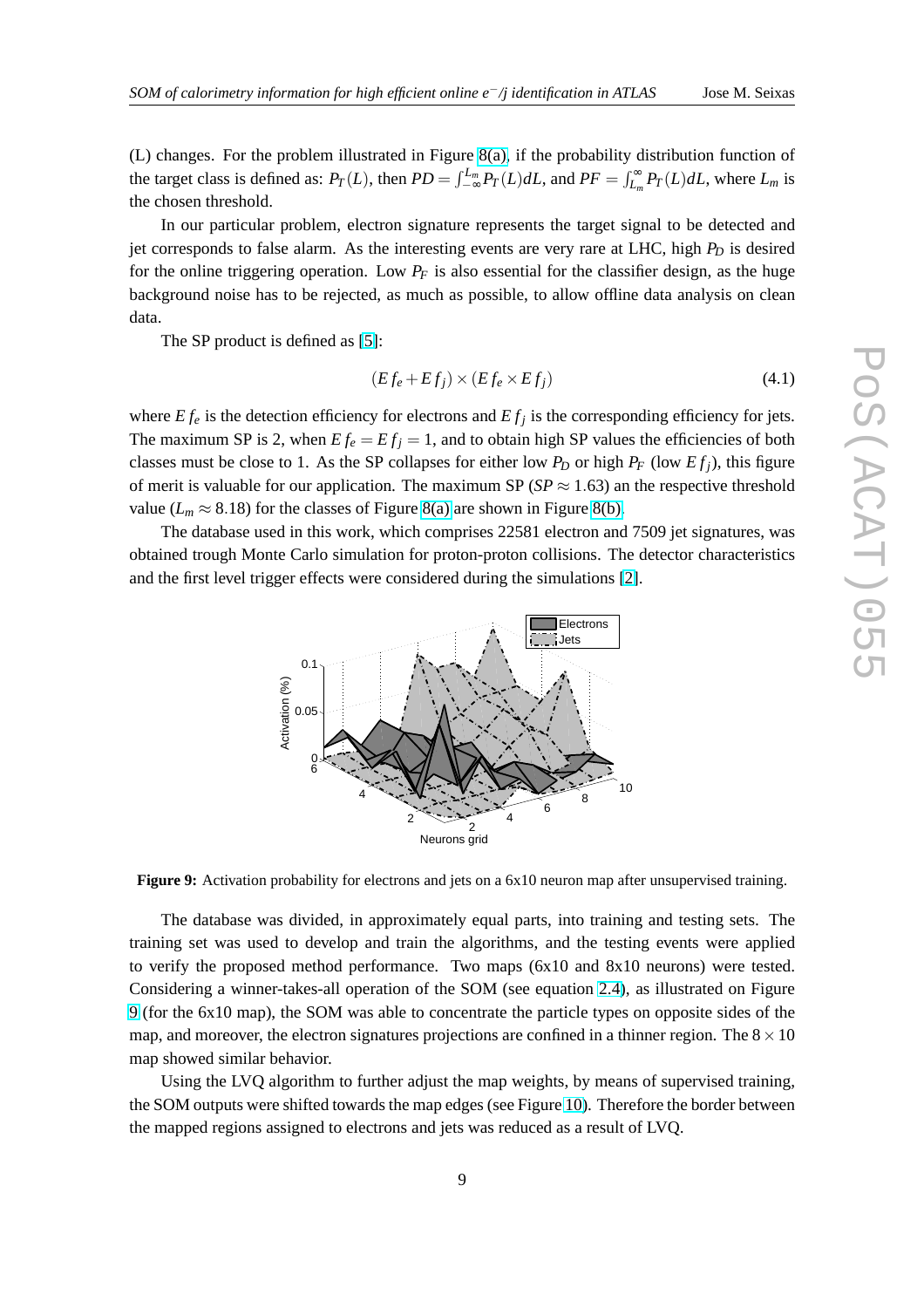<span id="page-9-0"></span>

**Figure 10:** Activation probability for electrons and jets on a  $6x10$  neuron map after LVQ adjustment.

Better particle discrimination performance was achieved using equation [2.3](#page-6-0) to compute the Map outputs. Through this approach, for each ring formatted event, a  $N \times M$  mapping is obtained by the SOM and used to feed a MLP neural classifier. Through the proposed method 98% of electrons are correctly identified for a misclassification of jets below 3%. The better calculated SP product was 1.86 (for a  $6 \times 10$  map).



**Figure 11:** (a) ROC curves for the proposed technique (6x10 and 8x10 maps), Neural\_Ringer and T2Calo, (b) detail for better visualization.

Different *e*<sup>−</sup>/*j* discriminators are compared using this simulated second-level trigger database (testing set). The baseline algorithm for  $e^-/j$  discrimination used at ATLAS (T2Calo) [\[4\]](#page-12-0) extracts, directly from calorimeter measurements, parameters that estimate the shape of the energy deposition profile. Thresholds on these parameters perform the particle discrimination. The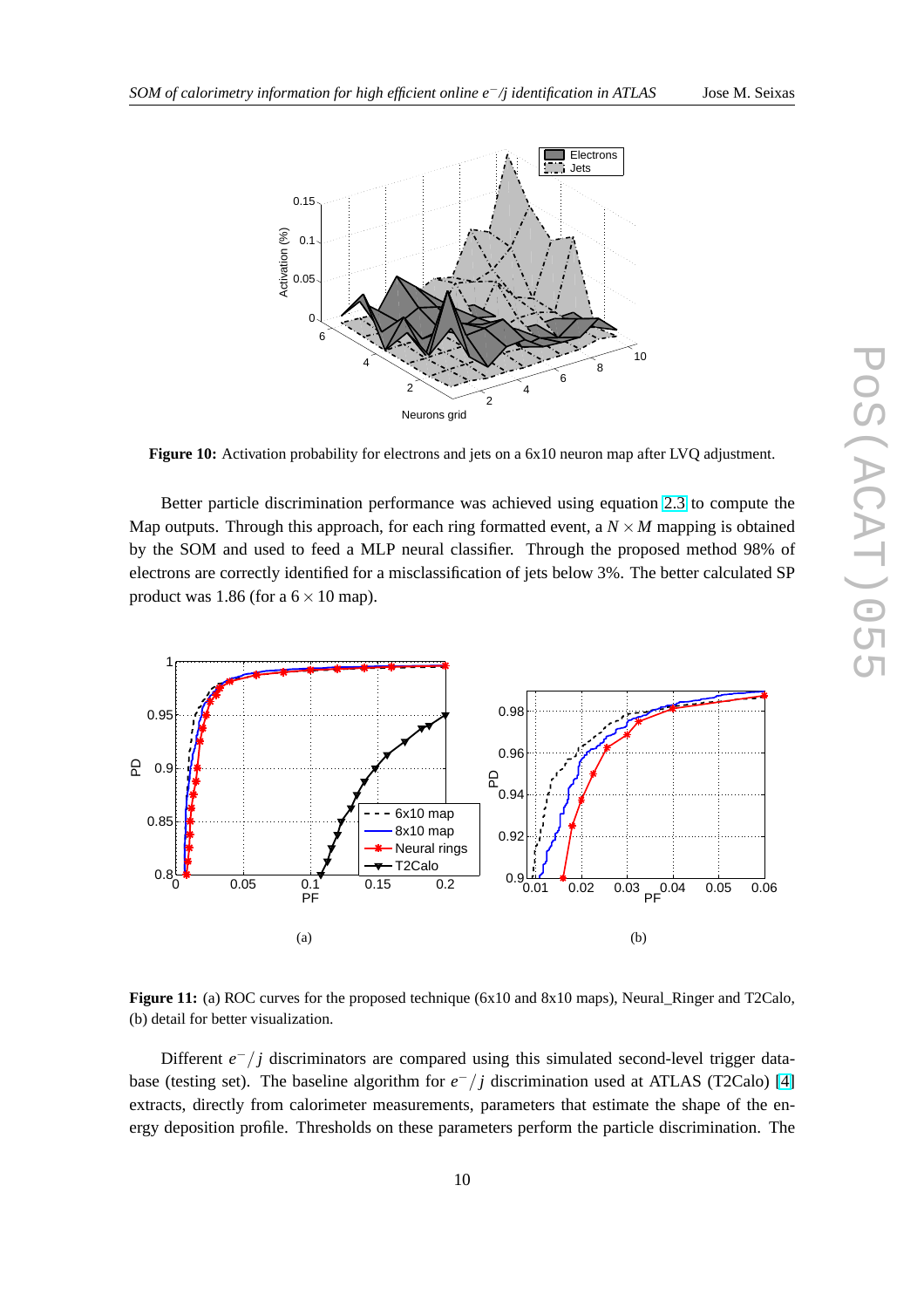| <b>Discrimination</b> | SP   | <b>PD</b> | PF            | PD   |      | <b>PF</b> False electrons |
|-----------------------|------|-----------|---------------|------|------|---------------------------|
| <b>Technique</b>      |      | (%)       | $\frac{1}{2}$ | (96) | (96) | (jets / second)           |
| <b>T2Calo</b>         | 1.4  | 81.1      |               | 95   | 20   | 5000                      |
| <b>Neural_Ringer</b>  | 1.82 | 96.8      |               | 95   |      | 550                       |
| $8x10$ map            | 1.84 | 97.5      |               | 95   | 1.8  | 450                       |
| $6x10$ map            | 1.86 |           |               | 95   |      | 350                       |

**Table 2:** Comparison of detection (PD) and false alarm (PF) probabilities and SP products obtained through different discrimination techniques.

Neural Ringer [\[5\]](#page-12-0) is another particle discrimination procedure that is implemented in the ATLAS software platform (ATHENA). Using a MLP neural classifier operating over the ring formatted signals, Neural\_Ringer algorithm achieved better discrimination performance and similar computational cost when compared with T2Calo. In Figure [11\(a\),](#page-9-0) the performance of the proposed method is compared to T2Calo and Neural\_Ringer discriminators.

Analyzing the ROC curves (Figures [11\(a\)](#page-9-0) and [11\(b\)\)](#page-9-0), T2Calo presents the worst performance. The feature extraction through SOM maps improves slightly the discrimination performance of the neural classifier fed from ring sum signals.

Table 2 compares the detection probability (PD) for a fixed false alarm probability (3%) and the maximum SP products obtained from the different discrimination techniques, it is also shown PF values for a fixed PD=95%. The proposed approach is able to increase the detection efficiency on 1.4 and 17.1 percent points, when compared, respectively, to Neural\_Ringer and T2Calo. Considering LHC operating conditions at high luminosity, 25000 jets/second are expected at ATLAS high-level trigger [\[4\]](#page-12-0). It means that, for a fixed PD, 1% increase of PF implies on recording more 250 false electrons per second. As shown in Table 2, for PD=95%, the proposed technique reduces the false alarm (less 200 and 4650 jets/sec when compared, respectively, to Neural\_Ringer and T2Calo), providing cleaner data for offline analysis.

Electron efficiency  $(E_{ef})$  and jet false alarm  $(J_{FA})$  of the proposed method are compared for different values of  $\eta$  and  $\phi$  in Figures [12\(a\)](#page-11-0) and [12\(b\)](#page-11-0) for a  $6 \times 10$  map (similar behavior was obtained using the  $8 \times 10$  map). Considering different values of  $\eta$  (Figure [12\(a\)\)](#page-11-0),  $E_{ef}$  falls for  $\eta > 1.5$  due to a gap on calorimeter sensing elements that exists in this region. Through this gap pass maintenance and communication cables to the inner detector. *JFA* does not appear to be significantly affected by the calorimeter gap. Both  $E_{ef}$  and  $J_{FA}$  are uniformly distributed in  $\phi$ (Figure [12\(b\)\)](#page-11-0), this result was expected as the detector is symmetric in this axis.

#### **5. Conclusions**

A novel signal processing procedure was proposed for electron/jet discrimination at ATLAS second-level trigger. Self-organizing maps were used for feature extraction, and MLP classifiers performed the hypothesis testing. Using this technique 98% of electrons were correctly identified for a misclassification of jets below 3%. This outperforms the current baseline design (T2Calo Algorithm). The good performance points out that the combination of ring structured data formatting and nonlinear signal processing technique is very efficient for electron/jet discrimination.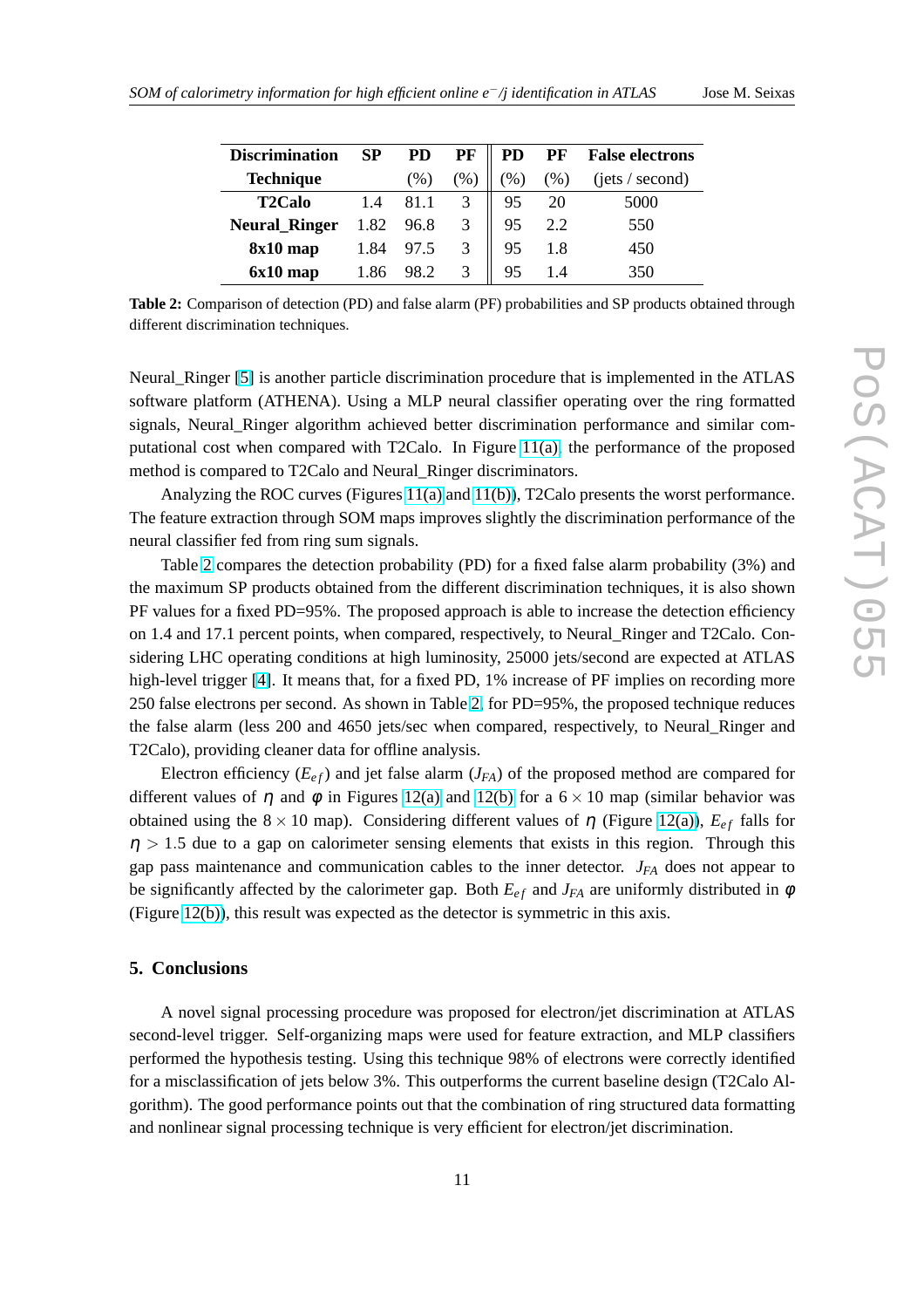<span id="page-11-0"></span>

**Figure 12:** Electron efficiency and jet false alarm for different values of (a)  $\eta$  and (b)  $\phi$  (6 × 10 map).

A proper study of the processing time is needed for the proposed algorithm, but a simple comparison with the Neural\_Ringer discriminator indicates that the HLT requirements may be satisfied. On the work [\[5\]](#page-12-0), it was demonstrated that the ring formatting and neural classification algorithms, implemented at the HLT software platform (ATHENA) are faster than T2Calo. The proposed technique adds only a matrix multiplication to the neural rings, and so, no significant increase on computational cost is expected.

On this work, energy measurements from different calorimeter layers were combined to compose a single input signal used for particle identification. A segmented feature extraction, as proposed on [\[18\]](#page-12-0), where the energy measurements from each calorimeter layer are processed independently, preserves the different characteristics of each calorimeter layer and usually presents better discrimination performance. A study is been conduced to design and train a different SOM for feature extraction at each layer.

#### **Acknowledgements**

The authors are thankful for the financial support provided to this work by CNPq and FAPERJ (Brazil). We also thank the ATLAS Trigger/DAQ collaboration for providing the simulation data and for fruitful discussions concerning this work.

#### **References**

- [1] M.J. Price, *The LHC Project*, Nuclear Instruments and Methods in Physics Research, 2002.
- [2] ATLAS-Collaboration, *ATLAS Detector and Physics Performance Technical Design Report, Volume 1*, CERN, May 1999.
- [3] A. Anjos, *Online Filtering System Operating on a High Event Rate Environment*, PhD Thesis, Federal University of Rio de Janeiro, Rio de Janeiro-Brazil, 2006.